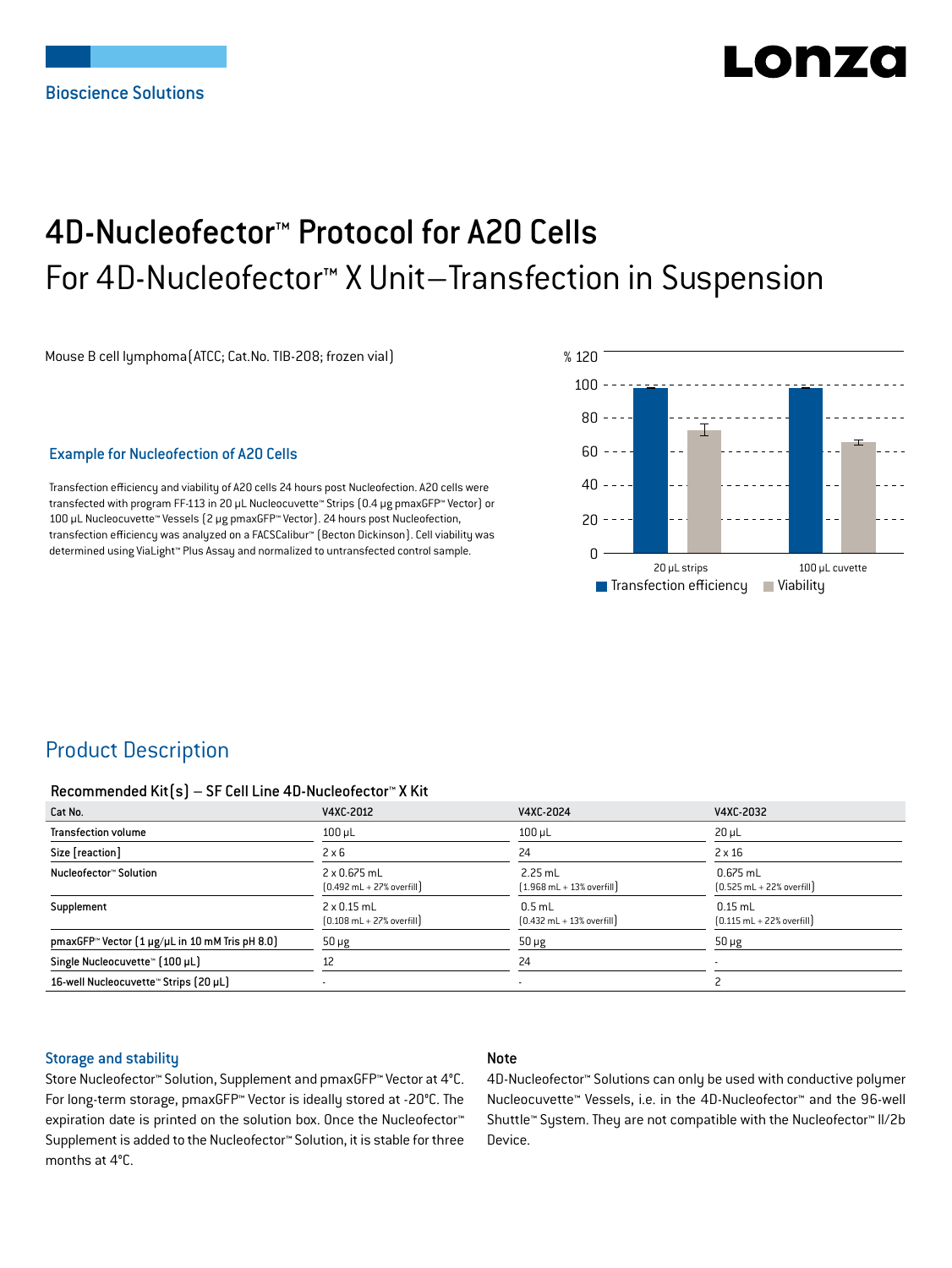## Required Material

#### Note

Please make sure that the entire supplement is added to the Nucleofector™ Solution prior to use. For preparing aliquots, mix Nucleofector™ Solution and Supplement in a ratio of 4.5 : 1 (see Table 1).

- 4D-Nucleofector™ System (4D-Nucleofector™ Core Unit and 4D-Nucleofector™ X Unit)
- Supplemented 4D-Nucleofector™ Solution at room temperature
- Supplied 100 µL single Nucleocuvette™ or 20 µL 16-well Nucleocuvette™ Strips
- Compatible tips for 20 µL Nucleocuvette™ Strips: epT.I.P.S. [US/ CDN: Eppendorf North America, Cat. No. 2491.431, Rest of World: Eppendorf AG, Cat. No. 0030073.266], Matrix TallTips™ [Matrix Technologies Corp., Cat. No. 7281] or LTS Tips [Rainin Instrument, LLC, Cat. No. SR-L10F, SR/SS-L250S, SR/SS-L300S]. Before using other types of pipette tips, please ensure they reach the bottom of the Nucleocuvette™ wells without getting stuck
- Supplied pmaxGFP™ Vector, stock solution 1μg/µL

#### Note

When using pmaxGFP™ Vector as positive control, dilute the stock solution to an appropriate working concentration that allows pipetting of the recommended amounts per sample (see Table 3). Make sure that the volume of substrate solution added to each sample does not exceed 10% of the total reaction volume (2 µL for 20 µL reactions; 10 µL for 100 µL reactions).

- Substrate of interest, highly purified, preferably by using endotoxin-free kits; A260:A280 ratio should be at least 1.8
- Cell culture plates of your choice
- Culture medium RPMI 1640 [Lonza; Cat. No. BE12-167F] supplemented with
- 2mM Ultraglutamine 1 (Lonza; Cat. No. BE17-605E/U1); 1 mM Sodium Pyruvate Solution (Lonza; Cat. No. BE13-115E); 10 mM Hepes (Lonza; Cat. No. BE17-737E); 0,05mM 2-mercaptoethanol and 90% fetal bovine serum 10%
- Prewarm appropriate volume of culture medium to 37°C (see Table 2)
- Appropriate number of cells/sample (see Table 3)

## 1. Pre Nucleofection

#### Cell culture recommendations

- 1.1 Replace media every 2 3 days
- 1.2 Passage cells every 2 3 days. A subcultivation ration of 1:5 to 1:10 is recommended
- 1.3 Cells should not be used for Nucleofection after passage number 30.
- 1.4 Seed out  $2 2.5 \times 10^5$  cells/mL
- 1.5 Subculture 2 3 days before Nucleofection
- 1.6 Optimal confluency for Nucleofection: 2- 3 x 10<sup>6</sup> cells/mL
- 1.7 Higher cell densities may cause lower Nucleofection Efficiencies

## 2. Nucleofection

For Nucleofection sample contents and recommended Nucleofector™ Program, please refer to Table 3.

- 2.1 Please make sure that the entire supplement is added to the Nucleofector™ Solution
- 2.2 Start 4D-Nucleofector™ System and create or upload experimental parameter file (for details see device manual)
- 2.3 Select/Check for the appropriate Nucleofector™ Program (see Table 3)
- 2.4 Prepare cell culture plates by filling appropriate number of wells with desired volume of recommended culture media (see Table 2) and pre-incubate/equilibrate plates in a humidified 37°C/5% CO<sub>2</sub> incubator
- 2.5 Pre-warm an aliquot of culture medium to 37°C (see Table 2)
- 2.6 Prepare plasmid DNA or pmaxGFP™ Vector or siRNA (see Table 3)
- 2.7 Count an aliquot of the cells and determine cell density
- 2.8 Centrifuge the required number of cells (see Table 3) at 125xg for 10 minutes at room temperature. Remove supernatant completely
- 2.9 Resuspend the cell pellet carefully in room temperature 4D-Nucleofector™ Solution (see Table 3)
- 2.10 Prepare mastermixes by dividing cell suspension according to number of substrates
- 2.11 Add required amount of substrates to each aliquot (max. 10% of final sample volume)
- 2.12 Transfer mastermixes into the Nucleocuvette™ Vessels

#### Note

As leaving cells in Nucleofector™ Solution for extended periods of time may lead to reduced transfection efficiency and viability it is important to work as quickly as possible. Avoid air bubbles while pipetting.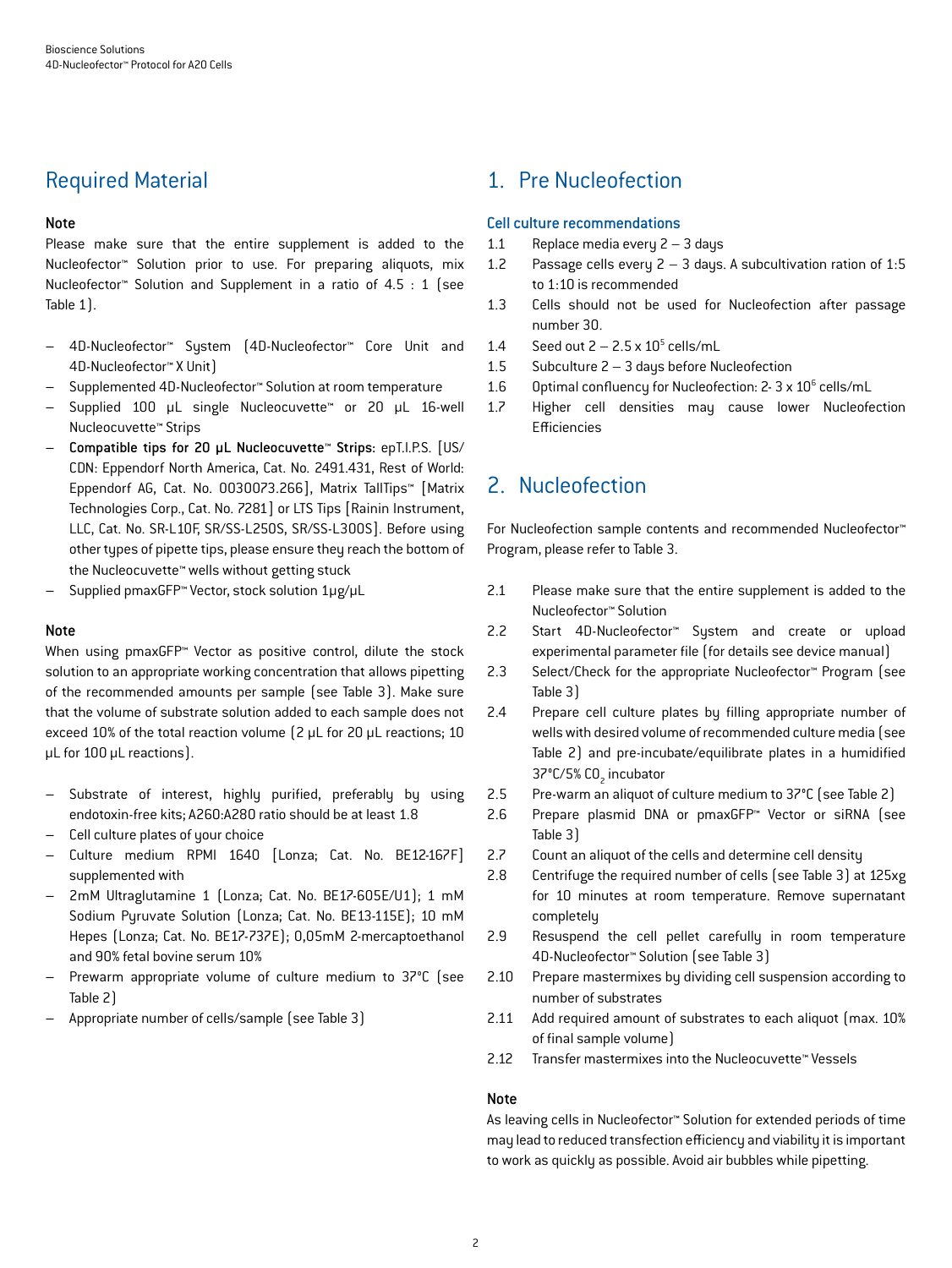- 2.13 Gently tap the Nucleocuvette™ Vessels to make sure the sample covers the bottom of the cuvette
- 2.14 Place Nucleocuvette™ Vessel with closed lid into the retainer of the 4D-Nucleofector™ X Unit. Check for proper orientation of the Nucleocuvette™ Vessel
- 2.15 Start Nucleofection Process by pressing "Start" on the display of the 4D-Nucleofector™ Core Unit (for details, please refer to the device manual)
- 2.16 After run completion, carefully remove the Nucleocuvette™ Vessel from the retainer
- 2.17 Resuspend cells with pre-warmed medium (for recommended volumes see Table 2). Mix cells by gently pipetting up and down two to three times. When working with the 100 µL Nucleocuvette™ use the supplied pipettes and avoid repeated aspiration of the sample
- 2.18 Plate desired amount of cells in culture system of your choice (for recommended volumes see Table 2).

## 3. Post Nucleofection

3.1 Incubate the cells in humidified  $37^{\circ}$ C/5% CO<sub>2</sub> incubator until analysis. Gene expression or down regulation, respectively, is often detectable after only 4 – 8 hours

#### Table 1: Volumes required for a single reaction

|                                  | 100 µL Single Nucleocuvette™ | 20 µL Nucleocuvette™ Strip |
|----------------------------------|------------------------------|----------------------------|
| Volume of Nucleofector™ Solution | 82 µL                        | 16.4 uL                    |
| <b>Volume of Supplement</b>      | 18 µL                        | $3.6 \mu L$                |

#### Table 2: Required amounts of cells and media for Nucleofection

|                                               |                                    | 100 µL Single Nucleocuvette™            | 20 µL Nucleocuvette™ Strip |
|-----------------------------------------------|------------------------------------|-----------------------------------------|----------------------------|
| Culture plate format                          |                                    | 6-well plate                            | 96-well plate              |
| Culture medium                                | Pre-filled in plate                | $1000 \mu L$                            | 175 uL                     |
|                                               | Added to sample post Nucleofection | $400 \mu L$                             | $80 \mu L$                 |
| Volume of sample transferred to culture plate |                                    | complete sample (use supplied pipettes) | 25 uL                      |
| Final culture volume                          |                                    | 1500 µL                                 | $200 \mu L$                |

#### Table 3: Contents of one Nucleofection sample and recommended program

|                                |                                         | 100 µL Single Nucleocuvette™                                                         | 20 µL Nucleocuvette™ Strip                                                             |
|--------------------------------|-----------------------------------------|--------------------------------------------------------------------------------------|----------------------------------------------------------------------------------------|
| Cells                          |                                         | $2 \times 10^6$<br>[Lower or higher cell numbers may influence transfection results] | $4 \times 10^{5}$<br>[Lower or higher cell numbers may influence transfection results] |
| Substrate*                     | pmaxGFP™ Vector                         | $2 \mu g$                                                                            | $0.4 \mu g$                                                                            |
| or                             | plasmid DNA (in H <sub>2</sub> O or TE) | $1 - 5 \mu g$                                                                        | $0.2 - 1 \,\mu g$                                                                      |
| or                             | siRNA                                   | 30-300 nM siRNA (3-30 pmol/sample)                                                   | 30-300 nM siRNA (0.6-6 pmol/sample)                                                    |
| SF 4D-Nucleofector™ X Solution |                                         | $100 \mu L$                                                                          | $20 \mu L$                                                                             |
| Program                        |                                         | FF-113                                                                               | FF-113                                                                                 |

\* Volume of substrate should comprise maximum 10% of total reaction volume